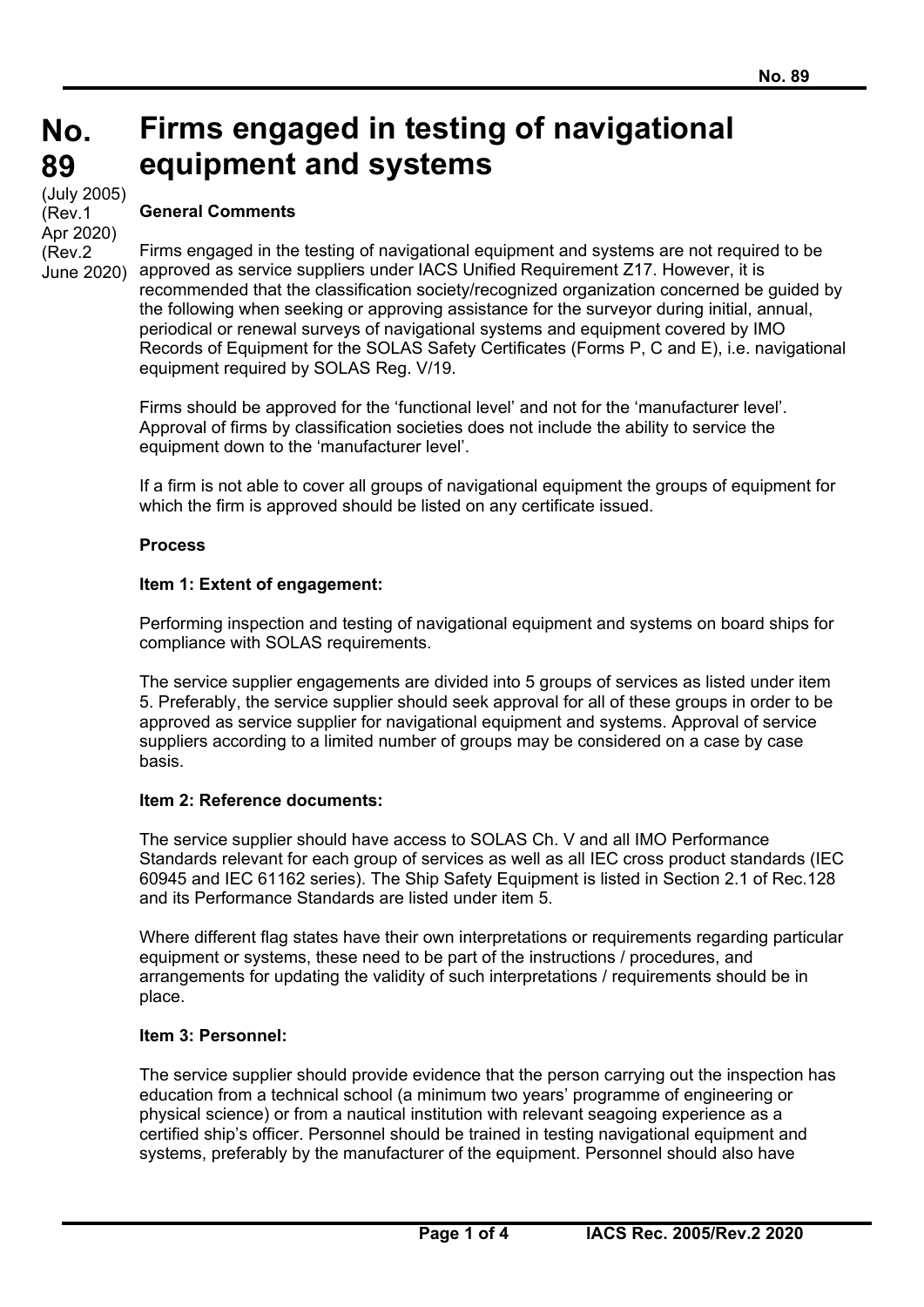**No.** passed training concerning initial, annual, periodical and renewal surveys and have proficiency in the English language commensurate with the work.

> Personnel testing colour calibration on ECDIS should, in addition, have a documented Ishihara colour vision deficiency test or equivalent and have colour vision not worse than would be required for seagoing service as an officer.

### **Item 4: Procedures and instructions:**

**89**  (cont)

> The supplier should have documented procedures and instructions for carrying out the testing and examination of navigational equipment and systems. Such procedures and instructions should ensure that the level of performance tests is in compliance with the relevant technical standards.

The procedures should cover all types of equipment within the relevant group for which approval is sought. Dedicated checklists with appropriate pass criteria for each test / inspection should be available.

### **Item 5: Equipment / publications**

 $\overline{a}$ 

The service supplier should, as a minimum, have the applicable publications for the different groups of services.

The supplier should have the major and auxiliary equipment (e.g. multi meter, earth fault finder, NMEA logger, AIS test set, sound generator, sound level meter, etc.) required for correctly performing the testing. A record of the test equipment used should be kept. The record should contain information on manufacturer and type of equipment, and a log of maintenance and calibrations.

|          | Systems                                                    | Publications (As of 2019)                                                                                                                                                                                                   |
|----------|------------------------------------------------------------|-----------------------------------------------------------------------------------------------------------------------------------------------------------------------------------------------------------------------------|
| Group 1. | Heading<br>information<br>systems incl.<br>bearing devices | IMO A.382(X) - Magnetic compass<br>IMO A.424(XI) - Gyro compass<br>IMO A.821(19) - Gyro compass for HSC<br>IMO MSC.86(70), Annex 2 - TMHD (fitted before 1 July 2002)<br>IMO MSC.116 $(73)$ - THD<br>IMO MSC.166(78) - TMHD |
|          | Rate-of-turn<br>indicators                                 | IMO A.526(13) - R.O.T.I.                                                                                                                                                                                                    |
| Group 2. | Speed and<br>distance<br>measuring<br>equipment<br>(SDME)  | IMO A.478(XII) - SDME (fitted before 1 January 1997)<br>IMO A.824(19) - SDME (fitted before 1 July 2002)<br>IMO MSC.96(72) - SDME<br>IMO MSC.334(90) - SDME                                                                 |
|          | Echo sounding<br>equipment                                 | IMO A.224(VII) - Echo sounder (fitted before 1 January 2001)<br>IMO MSC.74(69), Annex 4 - Echo sounder                                                                                                                      |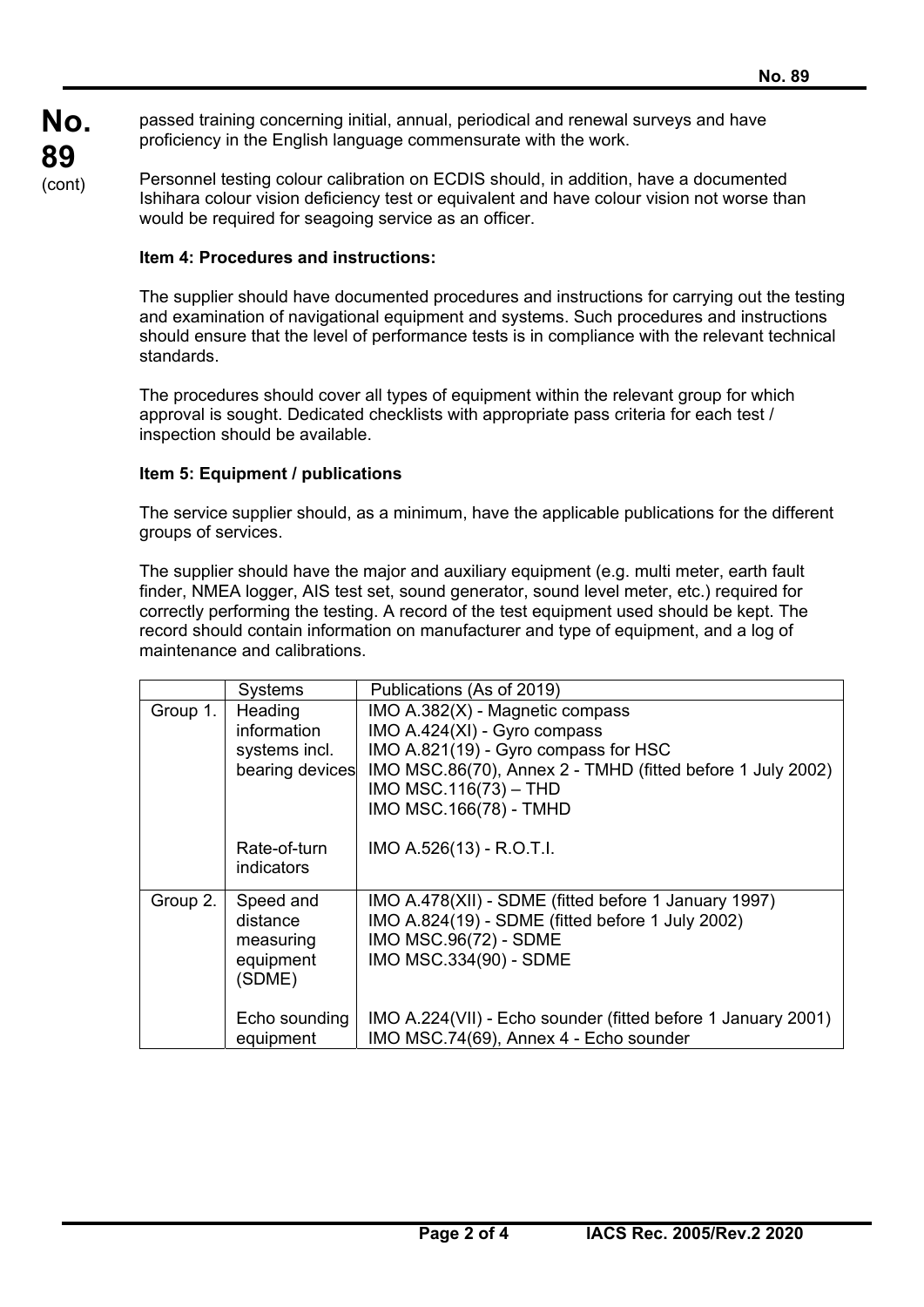**No. 89**   $($ con $)$ 

 $\overline{a}$ 

| ).<br>t) | Group 3. | Positioning<br>systems                               | IMO A.815(19) - World-wide Radio navigation System<br>IMO A.529(13) - Accuracy Standards for Navigation<br>IMO A.818(19) - Loran-C / Chayka<br>IMO A.819(19) - GPS (fitted before 1 July 2003)<br>IMO MSC.112(73) - GPS<br>IMO MSC.53(66) - GLONASS (fitted before 1 July 2003) IMO<br><b>MSC.113(73) - GLONASS</b><br>IMO MSC.74(69), Annex 1 - GPS / GLONASS (fitted before 1<br><b>July 2003)</b><br>IMO MSC.115(73) - GPS / GLONASS<br>IMO MSC.114(73) - DGPS / DGLONASS<br>IMO MSC.233(82)-GALILEO<br>IMO MSC.379(93)-BDS<br>IMO MSC.401(95) and IMO MSC.432(98)-Multi-system<br>IMO MSC.449(99) and IMO MSC.452(99)-IRNSS |
|----------|----------|------------------------------------------------------|---------------------------------------------------------------------------------------------------------------------------------------------------------------------------------------------------------------------------------------------------------------------------------------------------------------------------------------------------------------------------------------------------------------------------------------------------------------------------------------------------------------------------------------------------------------------------------------------------------------------------------|
|          |          | Radar systems<br>incl. plotting<br>aids              | IMOA.222(VII) - Radar (fitted before 1 September 1984)<br>IMO A.477(XII) - Radar (fitted before 1 July 1999)<br>IMO MSC 64(67), Annex 4 - Radar<br>IMO A.278(VIII) - Symbols for Radar<br>IMO A.422(XI) - ARPA (fitted before 1 January 1997)<br>IMO A.823(19) - ARPA<br>IMO A.820(19) - Radar HSC<br>IMO MSC.192(79)-Radar                                                                                                                                                                                                                                                                                                     |
|          |          | ECDIS, charts<br>and nautical<br>publications<br>AIS | Updated list of available charts and ENC<br>(http://catalogue.ukho.gov.uk/home.asp;<br>http://www.hidrografico.pt/website/ic enc/viewer.htm)<br>Relevant IMO SLS.14 Circulars related Nautical charts and<br>publications.<br>IMO A.817(19) - ECDIS<br>IMO MSC.64(67), Annex 5 - ECDIS back-up<br>IMO MSC.86(70), Annex 4 - ECDIS RCDS mode<br>IMO MSC.232(82)-ECDIS(fitted after 1 January 2009)<br>IMO MSC.74(69), Annex 3 - AIS                                                                                                                                                                                              |
|          |          |                                                      | IMO SN Circ.217 - Presentation of AIS                                                                                                                                                                                                                                                                                                                                                                                                                                                                                                                                                                                           |
|          | Group 4. | Alarm systems                                        | <b>IMO MSC.128(75) - BNWAS</b><br>IACS BDEAP (SC181)<br>IMO MSC.282(86) - BNWAS                                                                                                                                                                                                                                                                                                                                                                                                                                                                                                                                                 |
|          |          | Indicators                                           | (IMO requirements for rudder, propeller, thrust, pitch and<br>operational mode indicators requirements not yet available)                                                                                                                                                                                                                                                                                                                                                                                                                                                                                                       |
|          |          | Sound<br>reception<br>systems                        | IMO MSC.86(70), Annex 1                                                                                                                                                                                                                                                                                                                                                                                                                                                                                                                                                                                                         |